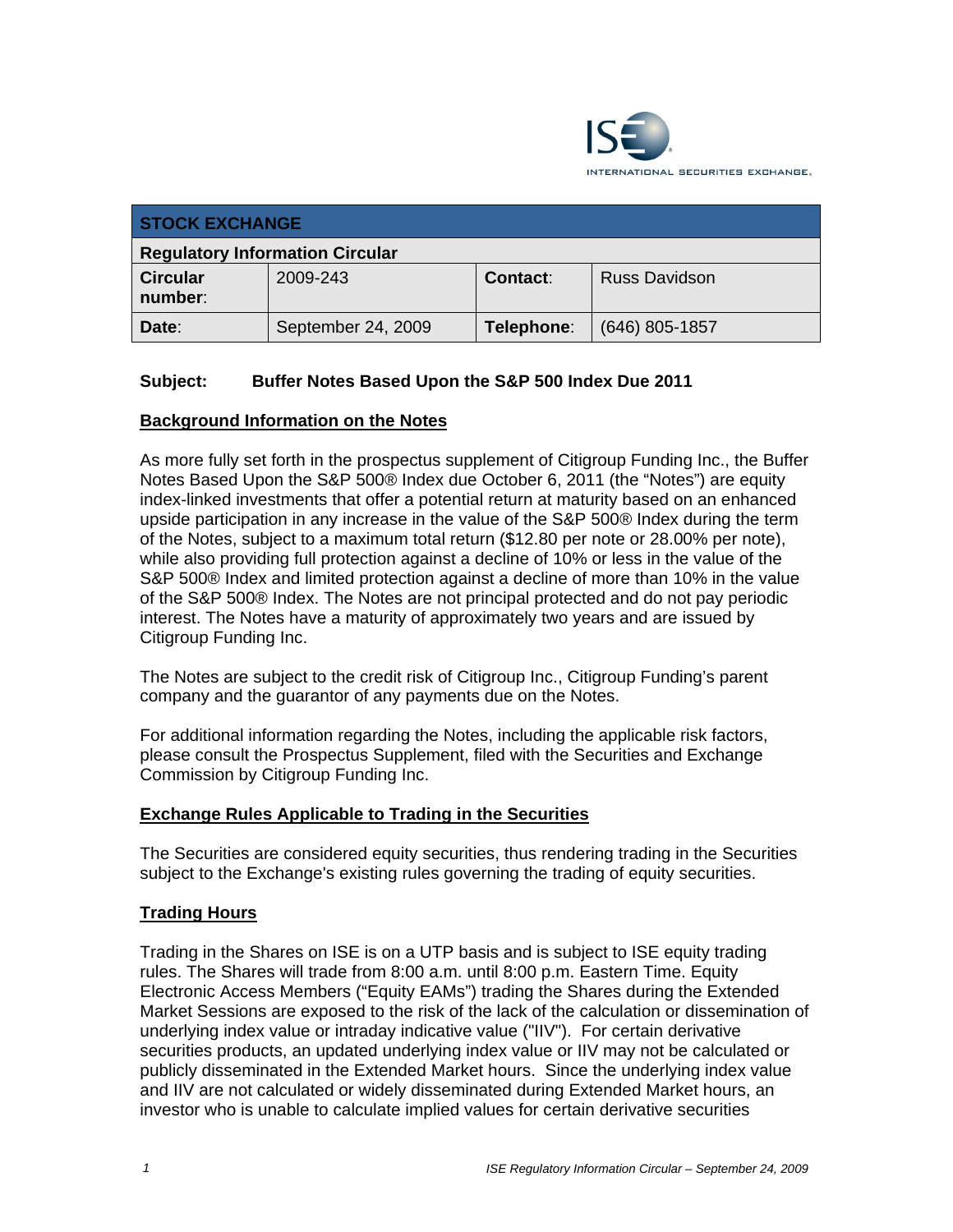products during Extended Market hours may be at a disadvantage to market professionals.

**This Regulatory Information Circular is not a statutory Prospectus. Equity EAMs should consult the Trust's Registration Statement, SAI, Prospectus and the Fund's website for relevant information.**